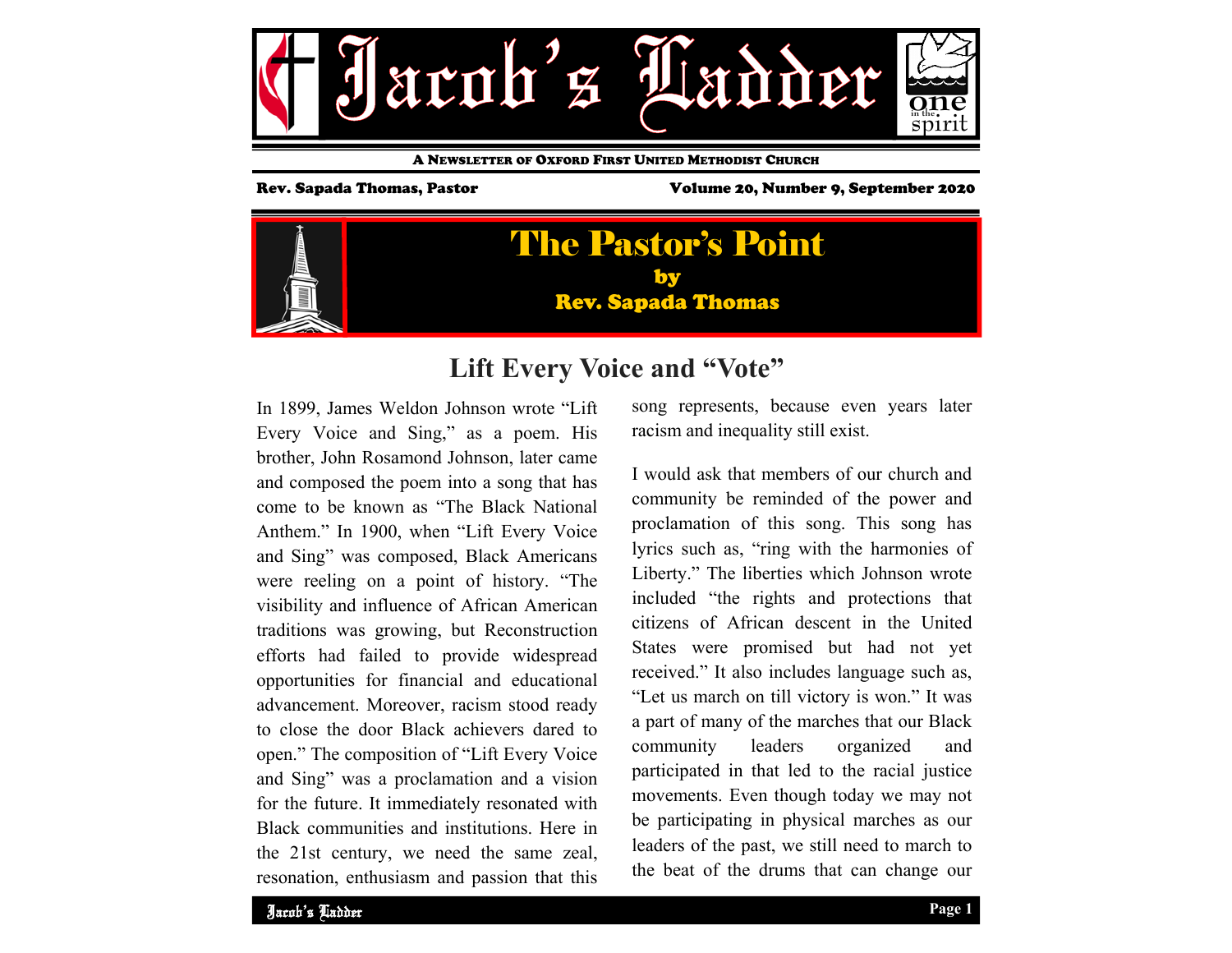lives in the here and now. We not only need to "Lift Every Voice and Sing," we also MUST *"Lift Every Voice and VOTE."*

### **The Point:**

There is no question as of if "Everyone" has <sup>a</sup>"Voice" in our society today, because the truth of the matter is we do. The question remains, are we going to "Lift Our Voice" and let it be heard. We all have a "Voice" when we "Vote." As your pastor, I would like to encourage everyone to continue to "Lift Every Voice and Sing" by going out on election day or by absentee voting and "Lift Every Voice and Vote!" It's our privilege, our duty, and our responsibility.

**Reference:** Various sections of this Pastoral Point was taken from an online article, *What makes 'Lift Every Voice and Sing' so Iconic* written by Faith Karimi and AJ Willingham, September 10, 2020. https:// www.cnn.com/interactive/2020/09/us/liftevery-voice-and-sing-trnd/

God Bless each of you!!

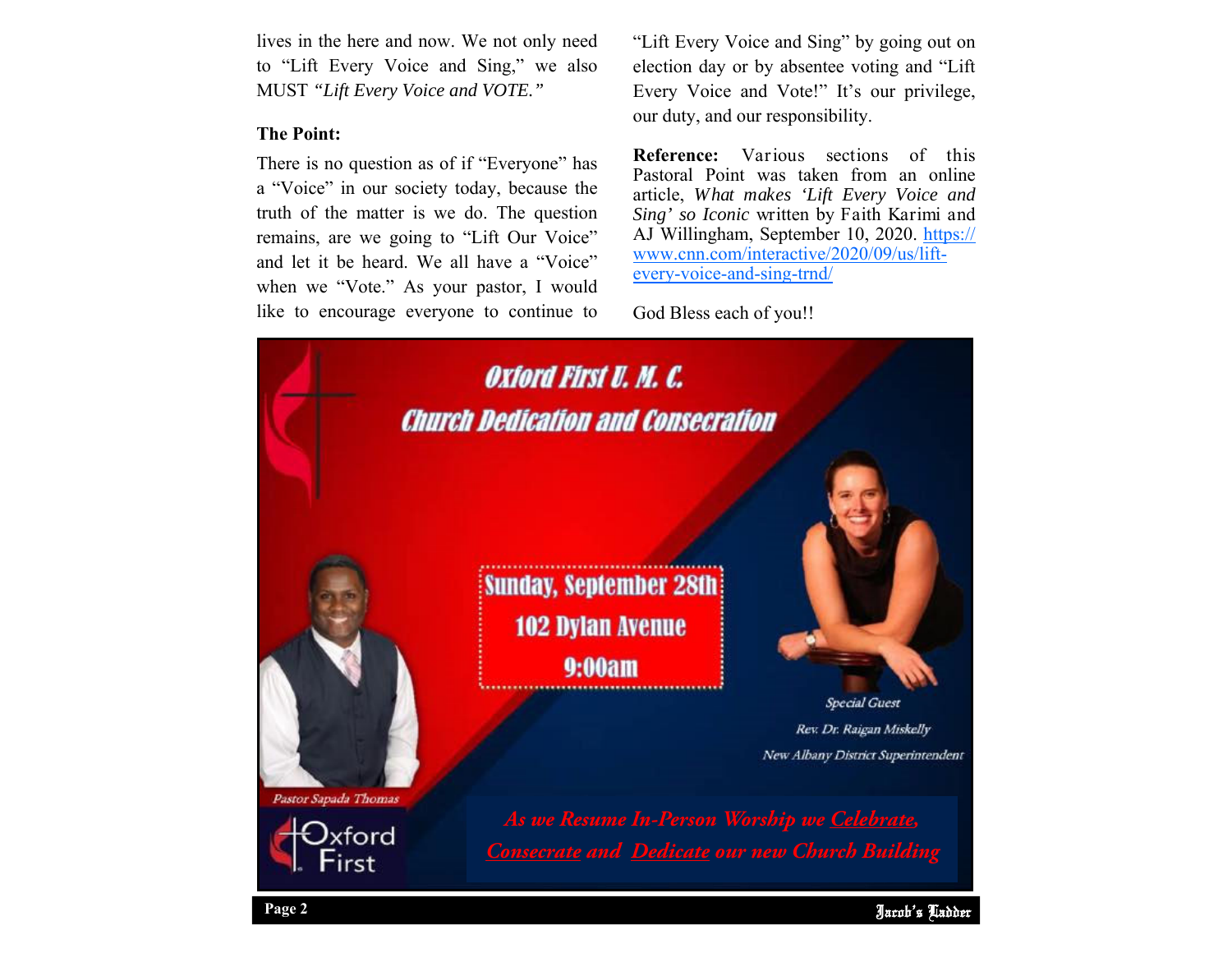# Showing My Faith By My Works by Minister Gracie Spearman

"What do it profit brethren if a man say he has faith and have not works. . . .If a brother or sister be naked and destitute of food, and one of you say to them, Depart you go in peace and be you warmed and filled, not withstanding you give them not those things that are needful to the body, what fo it profit? Even so faith alone without works is dead. Yes a man might say I have faith and you have works: Show me your faith without your works and I will show you my faith by my works.  $-\lambda$  JAMES 2: 14–18 NIV

God has given us many blessings, talents and gifts. It is important for us to share those blessings with our community by helping others. By our actions of helping others we demonstrate our love for God and show our faith by our works. Bring the love of God into our community by sharing and sacrifice. Show even the marginalized that God have not forgotten them. It is rewarding, sometimes difficult work, but as Servants of the Lord Jesus Christ we serve others and bring God's light to them. It's up to us





Oxford First Family to find ways to bring that light, love and goodwill to our community by forgiving one another and learning to work together for the common good. Good intentions only go so far. From there we have to have faith and trust in God, and by our works truly help others by action! So many of you lifted up a standard and took action by whatever time or chance you could and put your hands to work however you could in our mission. I thank you and God will not forget your Labor of love for what you sacrifice. Special thanks to my co-chair